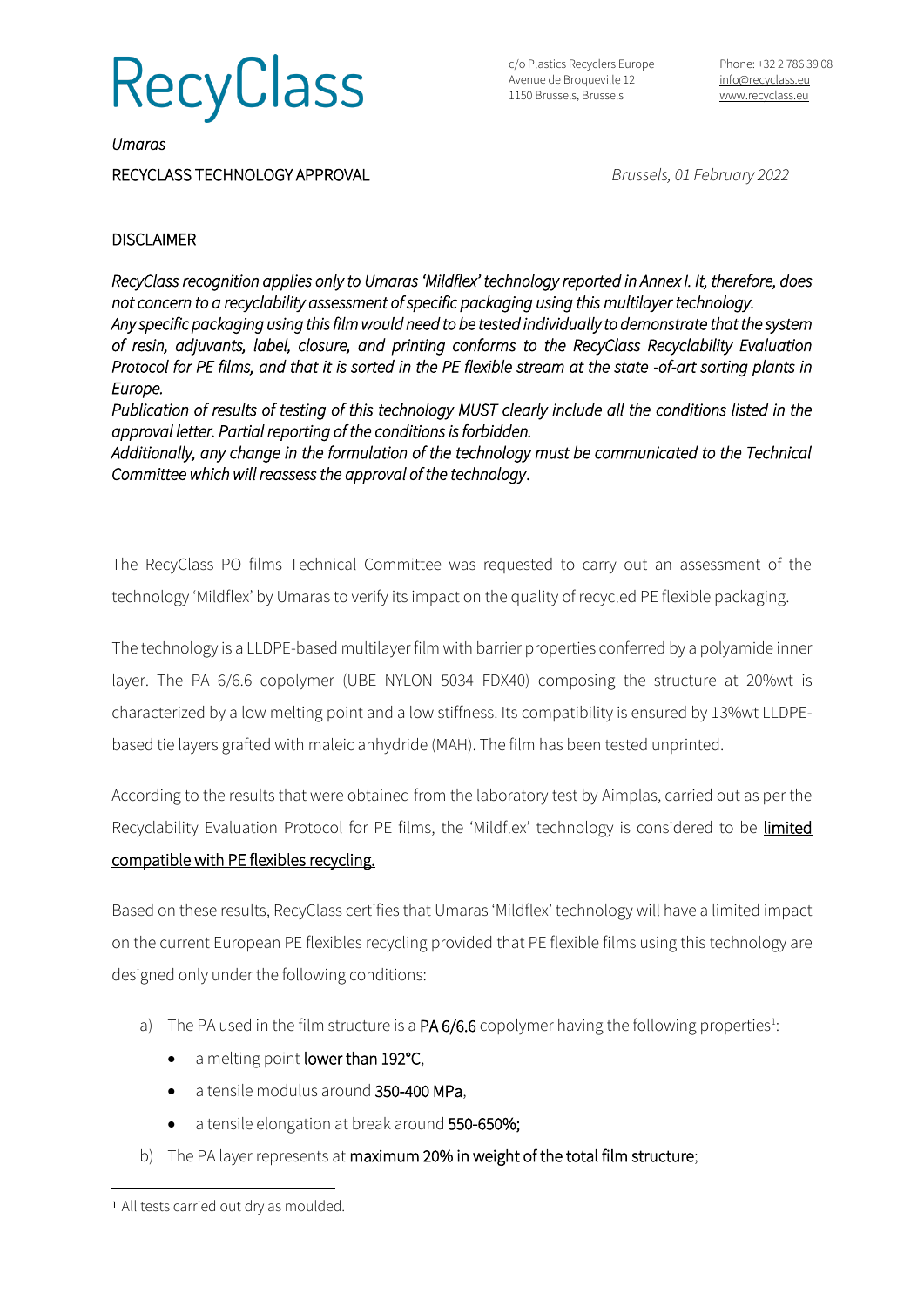- c) The PA layer is compatibilized with LLDPE-based tie layers grafted MAH (with MAH > 0,06%) and representing at minimum 13% in weight of the total film structure;
- d) Applied printing technology is compatible with recycling; since several printing options are possible, it is the responsibility of the end-user to choose an appropriate combination of inks and printing process to ensure that:
	- i. the inks are non-bleeding;
	- ii. the inks comply with the European Legislation (e.g. Packaging and Packaging Waste Directive on the heavy metal concentration levels) and are EUPIA compliant;
	- iii. direct printing is limited as much as possible;

RecyClass concludes that Umaras multilayer structure 'Mildflex' technology as per current market conditions and knowledge, is limited compatible with the existing European industrial recycling processes for PE flexibles. The plastic generated by the recycling process may be used in high quality applications such as PE blown films up to 25%<sup>2</sup> and providing that full package market penetration is limited to 10% maximum of the whole European LDPE flexible film market.

It should be noteworthy that even if the use of 20% of a specific PA 6/6.6 is presently considered as limited compatible with recycling, the PE amount in the final packaging will be lower than 80%, thus negatively affecting the RecyClass recyclability class and rate of the packaging. Therefore, the RecyClass Technical Committee for PO films recommends to reduce as much as possible the amount of such PA in the multilayer structure to maximize the amount of PE in the film.

## *About* RecyClass

RecyClass is a comprehensive cross-industry initiative that works to advance plastic packaging recyclability and to establish a harmonized approach towards recycled content calculation and traceability in Europe. Activities within RecyClass include the development of Recyclability Evaluation Protocols and scientific testing of innovative materials which serve as the base for the Design for Recycling guidelines and the free online tool. RecyClass offers Recyclability Certifications and Recycled Content Traceability Certification for plastic packaging. Contact : Alice.Wallon@plasticsrecyclers.eu, w

2 Technology tested according to the RecyClass [Recyclability Evaluation Protocol for PE films](https://recyclass.eu/recyclability/test-methods/)



c/o Plastics Recyclers Europe Avenue de Broqueville 12 1150 Brussels, Brussels

Phone: +32 2 786 39 08 [info@recyclass.eu](mailto:info@recyclass.eu) [www.recyclass.eu](http://www.recyclass.eu/)